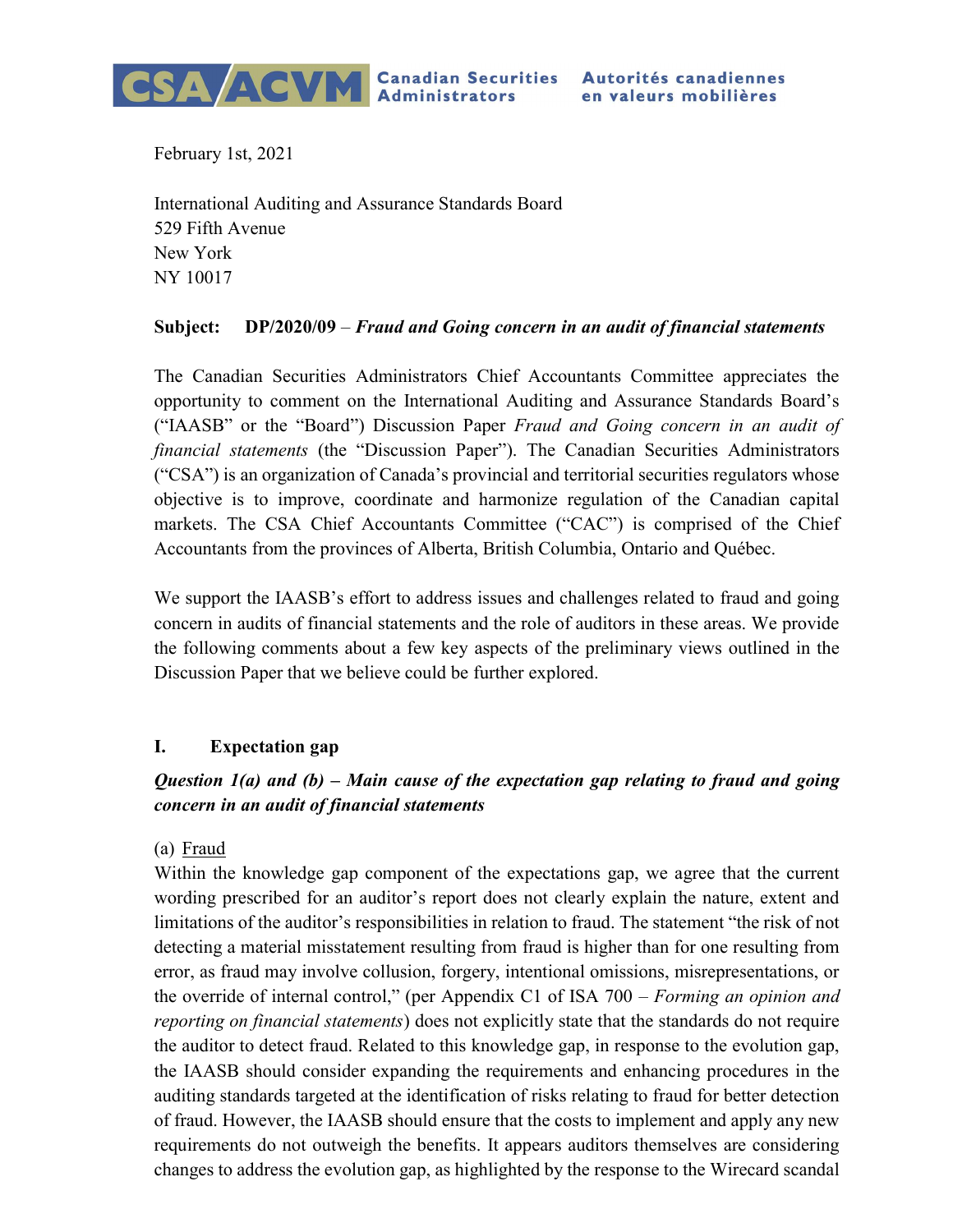by EY Global Chairman Carmine Di Sibio, where he noted: "Many people believe that the fraud at Wirecard should have been detected earlier and we fully understand that. Even though we were successful in uncovering the fraud, we regret that it was not uncovered sooner"<sup>1</sup>.

With respect to the performance gap, page 11 of the Discussion Paper states that for the purposes of the Discussion Paper, the IAASB is limiting its consideration of the performance gap to issues resulting from an auditor not doing what is required because the requirements are not clear or leave room for misinterpretation. We agree that the performance gap may be the result of auditors not having sufficient understanding in the area of fraud. However, in the table on page 13, the examples in the first and fourth bullets of "aspects that require further consideration" relating to the performance gap are where the auditors do not meet the existing standards due to time and client pressures. These bullets raise additional considerations (e.g., quality control procedures, audit fee pressures) that are not within the scope of this Discussion Paper, and therefore we have not commented on these issues even though we agree these are concerns. We note that if an auditor knowingly does not meet existing standards, changing the terminology used in the audit standard (as proposed in the Discussion Paper) or changing the requirements in the audit standards will not address this type of performance problem. We recommend to the Board to pursue these types of performance concerns separately.

Relating to the evolution gap, we agree that users of financial statements are looking for enhanced procedures in relation to fraud that are not currently required by auditing standards. Based on the public response to the high-profile corporate failures highlighted in the Discussion Paper, we think users expect the auditor to more rigorously identify, assess, and carry out audit procedures responsive to, the risks of material misstatement due to fraud. Technological advances have contributed to the evolution gap and we think stakeholders expect auditors to be able to leverage new technologies in the financial statement audit. We recommend the IAASB consider modernising the standards to reflect technological advances, for example where an auditor can use technology (e.g., data analytics, data mining, or other forensic techniques) for fraud detection, to increase the coverage of audit samples or to reduce some of the more mundane or routine procedures that have to be done so that auditors can focus on the areas of greatest risk and on key judgments that management is making.

# (b) Going Concern

 $\overline{a}$ 

We think the expectation gap relating to going concern is largely due to the knowledge gap resulting from the unclear wording in the auditor's report relating to going concern in conjunction with an emphasis of matter paragraph. The wording, "when a material

<sup>1</sup> https://markets.businessinsider.com/news/stocks/ey-chairman-expresses-regret-over-wirecard-audit-failures-2020-9-1029591270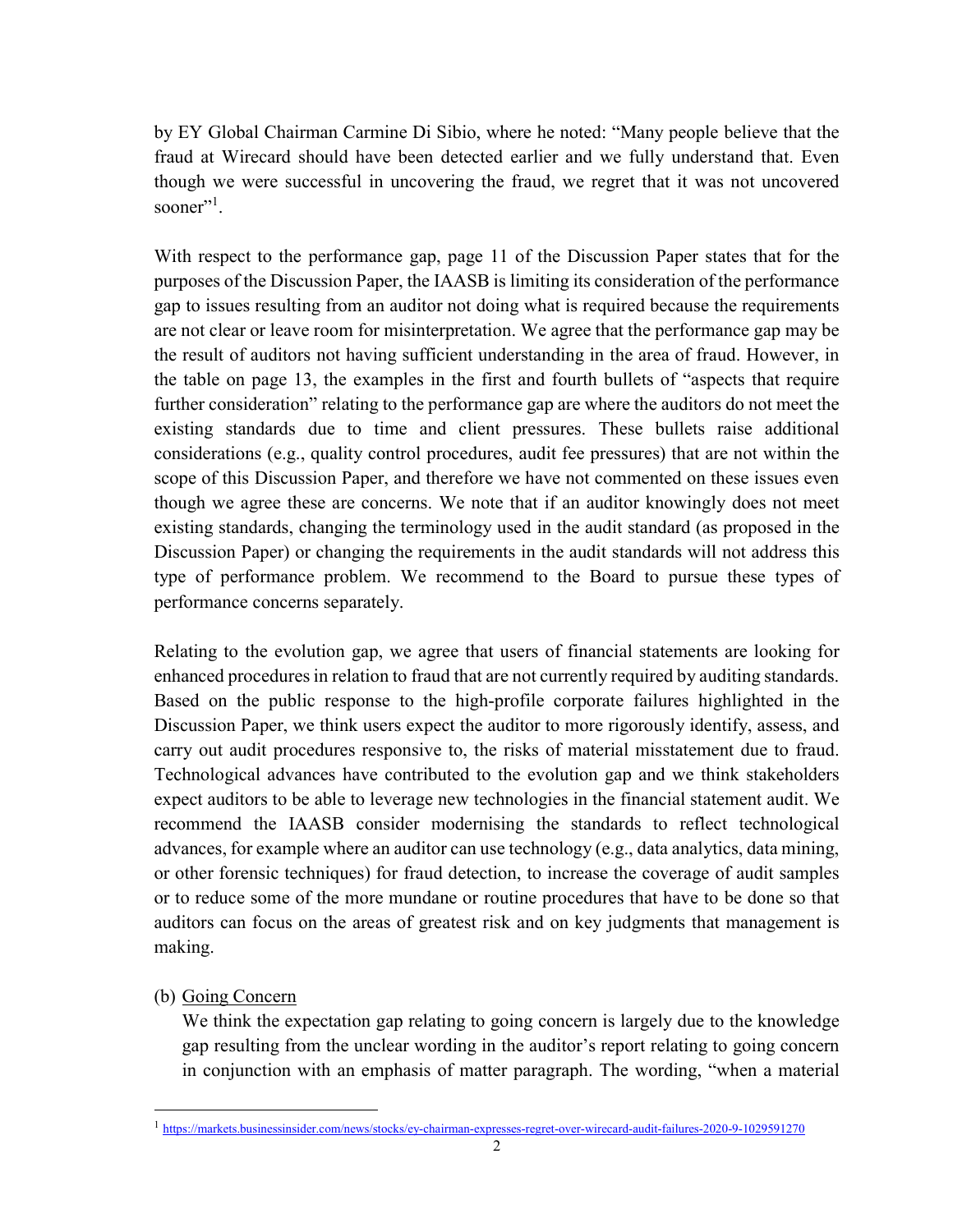uncertainty exists relating to events or conditions that may cast significant doubt on an entity's ability to continue as a going concern," is vague and in some cases, not understood by users of the financial statements. The term "going concern" itself may not be well understood by users. We think the existing auditor responsibilities with respect to going concern are clear; however, the auditor's report does not highlight that the auditor does not make a positive assessment of going concern. To close the knowledge gap relating to going concern, we think the IAASB could require communications of the auditor's responsibilities relating to going concern, as listed on page 21 of the Discussion Paper in the auditor's report in all instances. In addition, if there is no empahsis of matter paragraph in the auditor's report, the IAASB could consider adding wording consistent to the wording at the bottom of page 22 of the Discussion Paper: "The absence of any reference to a material uncertainty about the entity's ability to continue as a going concern in an auditor's report cannot be viewed as a guarantee as to the entity's ability to continue as a going concern".

### II. Fraud

# Question  $2(a)$  – Should the auditor have enhanced or more requirements with regard to fraud in an audit of financial statements?

As discussed in section 1(a), the evolution gap suggests the IAASB should consider expanding requirements and enhancing procedures in the standard targeted at the identification of risks relating to fraud for better detection of detect fraud, subject to the costbenefit considerations noted above.

With respect to current requirements, we think there is an opportunity for enhanced education, training and development of professional skepticism for audit staff/teams. ISA 300 – Planning an audit of financial statements requires the involvement of key engagement team members in the audit planning and they have to establish the audit strategy with the appropriate experienced resources for high risk areas. To guide auditors, we think the Board should clarify the appropriate experience requirements for high risk areas. Specific requirements may be helpful to enhance education, training and development of professional skepticism when performing an audit.

#### Question  $2(c)$  – Enhanced fraud identification by inclusion of a "suspicious mindset"

We have some concerns about the use of the term "suspicious mindset" as this term is not defined in the Discussion Paper. The introduction of a new term could exacerbate the expectations gap. Furthermore, since the "professional skepticism" concept, as described in IAS 200 – Overall objectives of the independent auditor and the conduct of an audit in accordance with Canadian Auditing Standards, already covers the identification and the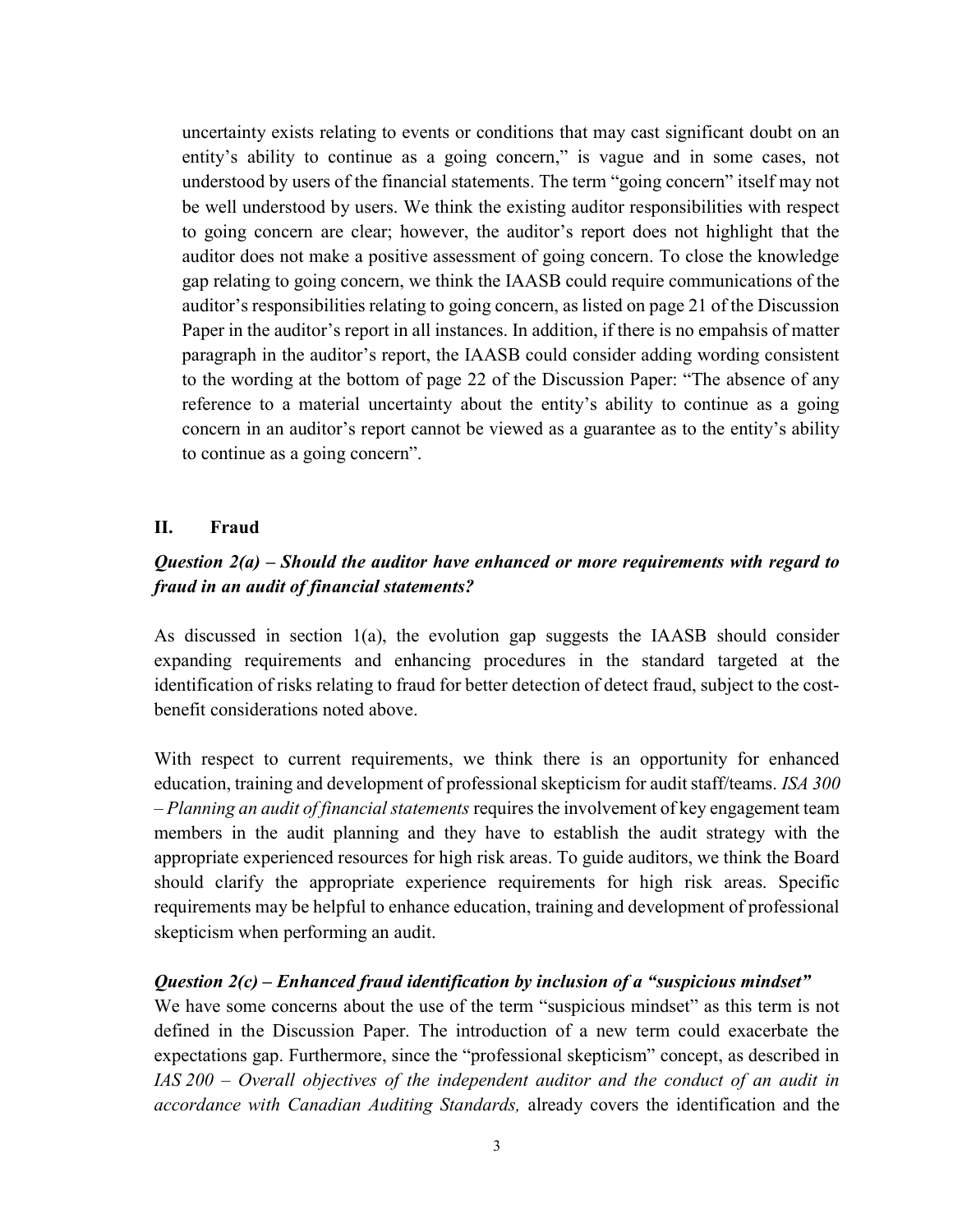assessment of material misstatement, whether due to fraud or error, it is unclear how using the term "suspicious mindset" would contribute to enhanced fraud identification. However, we do think that there is an opportunity for the IAASB to enhance and evolve the concept of "professional skepticism" and reconsider how it should be applied throughout the audit. Notwithstanding the above, if a "suspicious mindset" concept is proposed in the standard, it should be well defined and clearly distinguished from to the term "professional skepticism."

Question 2(d) – More transparency needed about the auditor's work in relation to fraud We support the view of the IAASB that a non-material misstatement related to fraud may be indicative of a bigger issue. In that context and because the primary responsibility for prevention and detection of fraud rests with both those charged with governance of the entity and management<sup>2</sup>, we are of the view that the communication with those charged with governance, as required by ISA  $260$  – Communication with those charged with governance, could be enhanced to include all instances of fraud (including for non-material fraud).

We are of the view that only adding more disclosure in the auditor's report may not be sufficient to reduce the expectation gap, rather the focus should be placed on enhanced procedures and more specific requirements in the current auditing standards. After concluding on any changes to the auditing standards in regards to expanded requirements or procedures relating to the detection of fraud (as discussed in our response to question 2(a)), the IAASB should revise the wording in an auditor's report to more clearly communicate the nature, extent and limitations of the auditor's responsibilities.

### III. Going concern

 $\overline{a}$ 

# Question  $3(a)$  – Should the auditor have enhanced or more requirements with regard to going concern in an audit of financial statements?

(a) Consideration of the Accounting Framework

We think that any changes to the auditing standards should be considered in tandem with the relevant responsibilities of issuers in the applicable accounting framework. In this regard, we note that the auditor's requirements for "close call" going concern situations in  $ISA 570 - Going Concern$  do not adequately align with the accounting and disclosure requirements in IFRS.

As part of the auditor reporting project that was concluded in 2015, the IAASB revised ISA 570 – Going Concern regarding the auditor's work effort in relation to the IFRS framework (i.e., auditors are required to evaluate the adequacy of

 $^{2}$  IAS 240 – The auditor's responsibilities relating to fraud in an audit of financial statements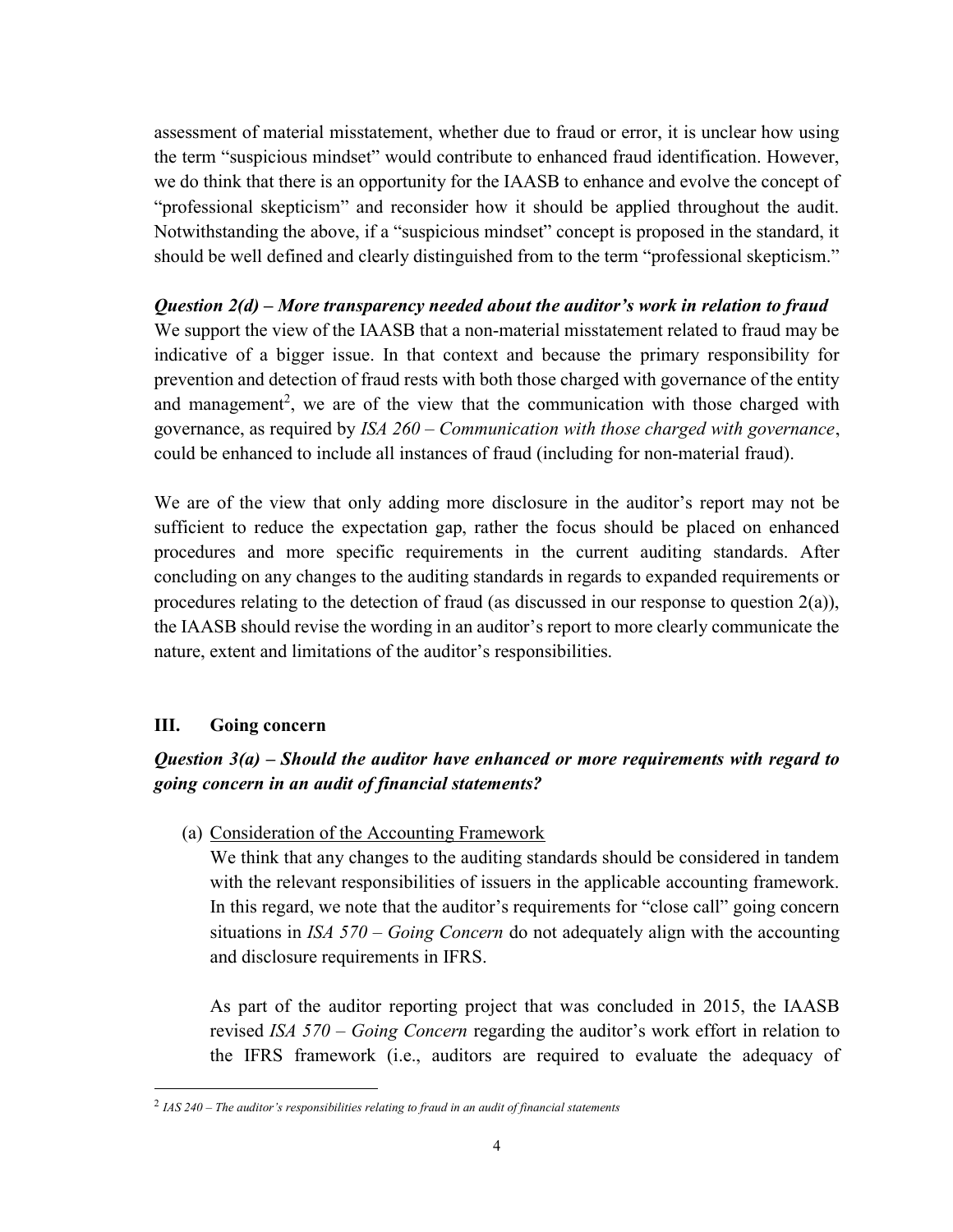disclosures in the "close call" situations in view of the requirements of the applicable financial reporting framework<sup>3</sup>). However, because the requirement for issuers to disclose the close calls is only explicitly expressed in an IFRIC agenda decision (which has less prominence compared to the authoritative standards), we have found that some auditors do not adequately assess these disclosures and are concerned that entities may not be aware they need to provide them. Indeed, in the course of our regulatory reviews, we have observed limited instances of "close call" judgements disclosure in the financial statements. As a next step, we think that the IASB should revise the main body of IAS  $1$  – *Presentation of financial statements* to explicitly require close call significant judgements disclosure. We note that U.S. GAAP contains explicit requirements in this regard, and that the New Zealand Accounting Standards Board has proposed clarifications along these lines.

(b) Auditor Requirements

We note that throughout most of the duration of the IAASB's auditor reporting project that was concluded in 2015, the suite of standards contained a proposed requirement for auditors to provide an explicit, direct statement about whether a material uncertainty had been identified, and the appropriateness of management's use of the going concern assumption. However, that proposed requirement was ultimately excluded from the final suite of standards. Given the current market conditions combined with the heightened public attention that the topic of going concern in financial statement audits continues to receive, we think that the IAASB should re-consider whether such disclosure should now be required. We think such disclosure would improve the quality of financial reporting and provide decision useful information to investors. Greater transparency in the auditor's report could also lead to different behaviors by management. For example, greater transparency may result in higher accountability as issuers may expect their judgements to be scrutinized more comprehensively.

#### Question  $3(c)$  – More transparency needed

(c) User Needs

 $\overline{a}$ 

We support the IAASB's view that challenges pertaining to going concern are best addressed through a multi-stakeholder approach. In particular, we think that the role of users (i.e., investors) should be actively considered and explored in order to better understand their needs in terms of going concern in the context of a financial statement audit.

 $3$  The IAASB developed paragraph 20 of ISA 570 – Going Concern with reference to a specific IFRS IC agenda decision. Requiring the auditor to evaluate the adequacy of disclosures in "close call" situations in view of the requirements of the applicable financial reporting framework was made in reference to the respective July 2014 IFRIC Agenda Decision. For further context, please refer to the IAASB publication. https://www.ifac.org/system/files/meetings/files/Supplement\_to\_Agenda\_Item\_D\_Auditor-Reporting-on-Going-Concern\_final.pdf